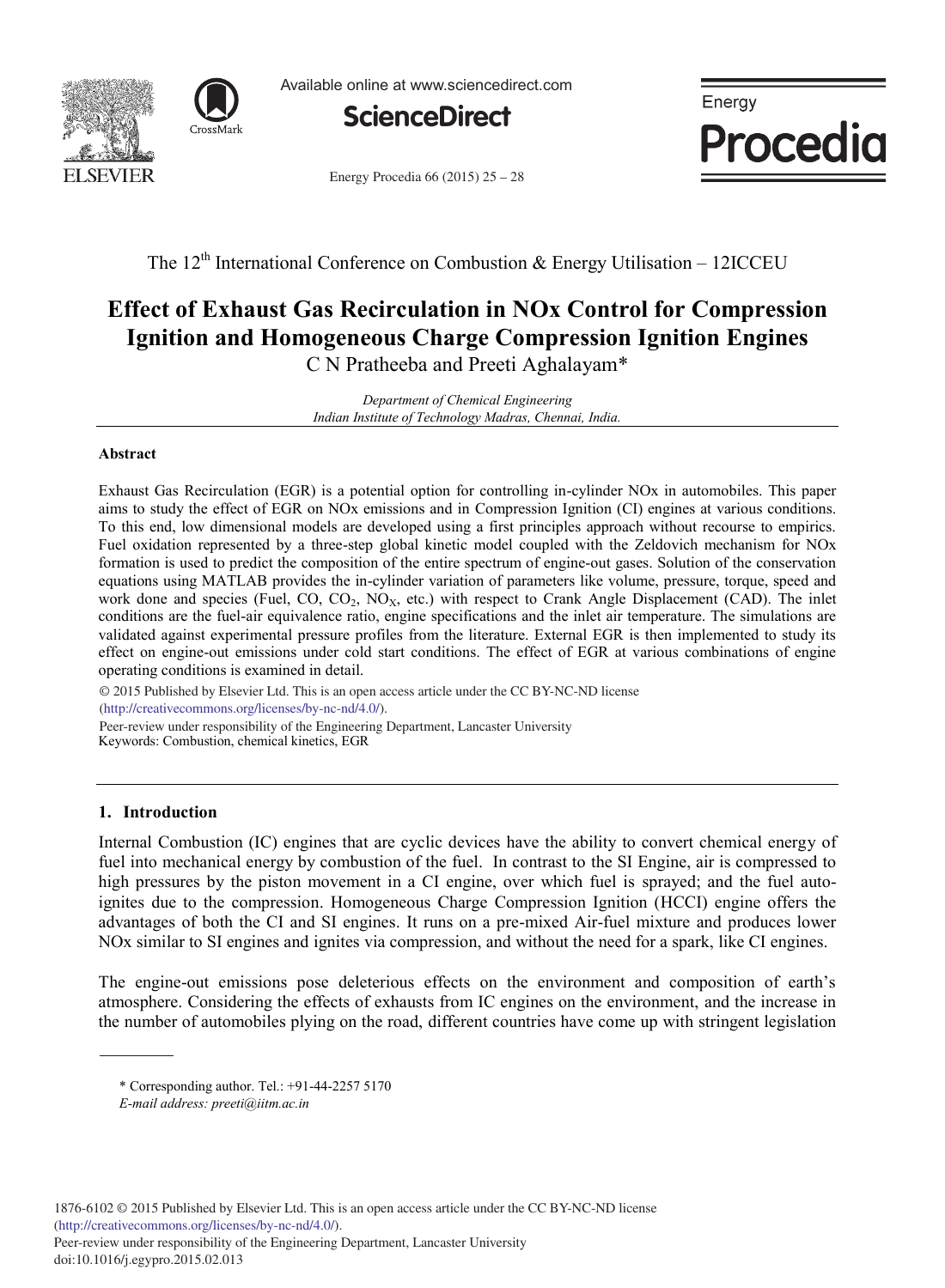to regulate the harmful engine-out emissions. Emission norms and the need for control of pollutants in the environment drive the need for efficient and cost-effective engine design and emission treatment systems. Hence, it has become imperative that we understand the combustion phenomenon in IC engines in considerable detail.

In this work, an engine model is derived from basic principles of conservation of various quantities, with reasonable assumptions, in order to predict engine performance in terms of various operating parameters. The emission control methods used or proposed currently include after-treatment devices and in-cylinder modifications. Here, the in-cylinder modification, Exhaust Gas Recirculation (EGR), is analysed.

This work focuses on developing a low dimensional kinetics-based model for diesel engine combustion. Unlike the models in literature, which are based on thermodynamics, experimental data or on average calorific values [1], this model uses kinetic expressions to capture the heat released by combustion. EGR is then implemented and the effect of %EGR on NOx is studied. HCCI simulations were carried out using the commercial package DARS in order to compare the effects of EGR in NOx control in the two kinds of engines.

#### **2. Modeling of HCCI Engines**

A zero dimensional stochastic model is used for modelling the HCCI engine in the commercial package DARS. The Stochastic model is conceived as a probability density function (PDF) consisting of a discrete number of particles. The number of particles is a measure of the accuracy and computational load. The transient MDF is assumed to be a partially stirred tank reactor with the following equation containing the flow, source and mixing terms [2]:

$$
\frac{\partial}{\partial t}F_{\phi}(\psi,t) = \frac{\partial}{\partial \psi_{S+1}} \left( V \frac{1}{Cp} \frac{dp}{dt_{\Delta V}} F_{\phi}(\psi,t) \right) + \frac{C_{\phi} \beta}{\tau} \left[ \int_{\Delta \phi} F_{\phi}(\psi - \Delta \psi, t) F_{\phi}(\psi + \Delta \psi, t) - F_{\phi}(\psi, t) \right] +
$$
\n
$$
\frac{\partial}{\partial \psi_{S+1}} \left( V \frac{1}{Cp} \frac{dp}{dt_{mix}} F_{\phi}(\psi, t) \right) - \left( \frac{\partial}{\partial \psi_{S+1}} \left( \frac{1}{Cp} \sum_{i=1}^{S} h_i \frac{M_i}{\rho} \omega(\phi) F_{\phi}(\psi, t) \right) - \sum_{i=1}^{S} \frac{\partial}{\partial \psi_i} \left( \frac{M_i}{\rho} \omega(\phi) F_{\phi}(\psi, t) \right) \right) +
$$
\n
$$
\frac{\partial}{\partial \psi_{S+1}} \left( V \frac{1}{Cp} \frac{dp}{dt_{\text{chemran}}} F_{\phi}(\psi, t) \right) - \frac{\partial}{\partial \psi_{S+1}} \left( \frac{h_g A}{Cp} (\psi_{S+1} - T_w) F_{\phi}(\psi, t) \right) + \frac{\partial}{\partial \psi_{S+1}} \left( V \frac{1}{Cp} \frac{dp}{dt_{\text{heatranas}} F_{\phi}(\psi, t) \right)
$$

## **3. Modeling of CI Engines**

In the present work, a simple mathematical model based on first principles is developed for predicting combustion characteristics in a compression ignition (CI) engine. Existing literature cites that the rate of combustion of the fuel is predicted using Wiebe function [1]. In contrast, this work involves the use of kinetic expressions for the different species like fuel (diesel – n-heptane) and other products of combustion namely,  $CO$ ,  $CO_2$ ,  $NOx$ . The model derivation follows our earlier work on SI engines [3].

$$
C_7H_{16} + 7.5O_2 \rightarrow 7CO + 8H_2O
$$
  
\n
$$
CO + \frac{1}{2}O_2 \Leftrightarrow CO_2
$$
\n(1)

A two step global kinetic expression is used assuming n-heptane  $(C_7H_{16})$  as the species that represents diesel fuel [4], as shown in Equation (1). The combustion kinetics is coupled with the extended Zeldovich mechanism [1] to provide kinetics for NOx formation.

The summary of model equations that represent the engine model is presented here: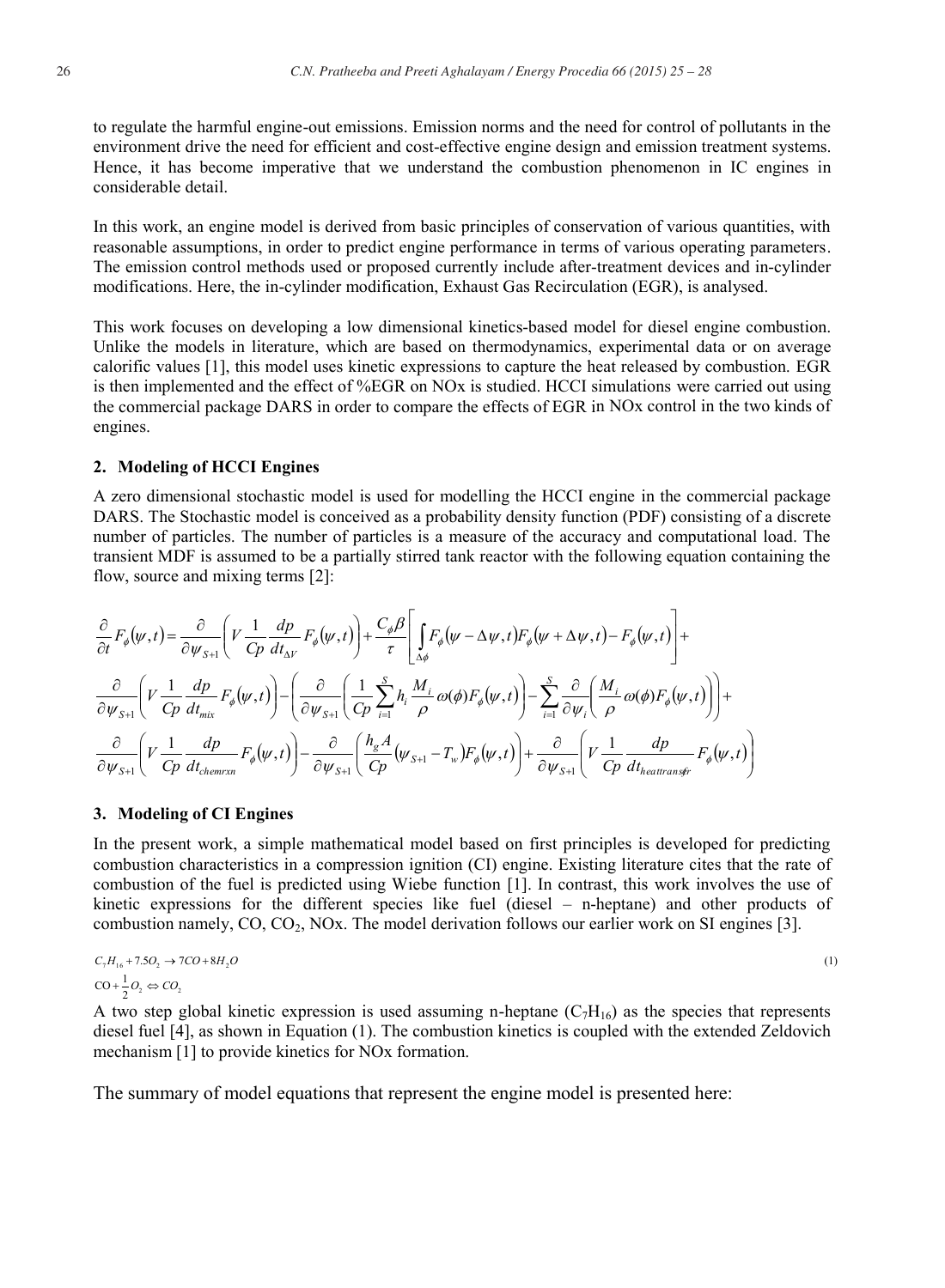$$
\frac{dV}{d\theta} = \frac{V_d}{2} \sin \theta \left[ 1 + \frac{\cos \theta}{\sqrt{R^2 - \sin^2 \theta}} \right]
$$
\n(2)  
\n
$$
\frac{dT}{d\theta} = \frac{1}{3nC_p} \left( \frac{1}{2} V_g r_g \right) \frac{V}{\omega} - \frac{P}{nC_p} \frac{dV}{d\theta} - \frac{B\omega}{nC_p}
$$
\n(3)  
\n
$$
\frac{d\omega}{d\theta} = \frac{r_{\text{Coub}}}{1\omega} - \frac{B}{J}
$$
\n(4)  
\nwhere  
\n
$$
V_g = \begin{bmatrix} -1 & -7.5 & 7 & 0 & 8 \\ 0 & -0.5 & -1 & 1 & 0 \\ 0 & 0.5 & 1 & -1 & 0 \end{bmatrix}
$$
\n
$$
r_g = \begin{bmatrix} r_{\text{hyperuse}} = 5.11 \times 10^{11} \text{e}^{\left(\frac{1.00000}{\text{RT}}\right)} [C_g H_{16}]^{0.25} [C_g]^8 \\ r_{\text{Fourier}} = 5.11 \times 10^{14} \text{e}^{\left(\frac{1.00000}{\text{RT}}\right)} [C_g]^{18} [C_g]^8 [S_g]^8 \end{bmatrix}
$$
\n
$$
r_g = \begin{bmatrix} r_{\text{hyperuse}} = 5 \times 10^{14} \text{e}^{\left(\frac{1.00000}{\text{RT}}\right)} [C_g]^{18} [C_g]^8 [S_g]^8 \end{bmatrix}
$$
\n
$$
r_{\text{CO-revare}} = 5 \times 10^{16} \text{e}^{\left(\frac{1.00000}{\text{RT}}\right)} [C_g]^{1/3} [C_g]^{1/3}
$$
\n
$$
+6.4 \times 10^{16} r \exp\left(-\frac{3150}{T} \right) [N] Q_3] \frac{V}{\omega} - 1.6 \times 10^{16} [N] Q_3] \frac{V}{\omega} - 1.6 \times 10^{16} [N] Q_3] \frac{V}{\omega}
$$
\n
$$
+6.4 \times 10^{16} r \exp\left(-\frac{31500}{T} \right
$$

where, R is the ratio of the connecting rod length (*l*) to the length of connecting rod (*a*),  $V_d$  is the displacement volume, B and J represent Friction factor and Moment of Inertia respectively. These equations coupled with initial conditions and physical engine parameters are then solved in MATLAB using solvers for stiff ordinary differential equations. EGR is defined as the fraction of exhaust that is recycled back to the inlet [5]. In the current study, cold synthetic EGR is used to study its effect on  $NO<sub>X</sub>$ control. In other words, the feed entering the engine is modified - a fraction of fresh air is substituted with CO<sup>2</sup> from the exhaust in order to represent EGR. Although the actual exhaust composition is available in our simulations, and could have been used to update the inlet feed, we have chosen this simplified version of EGR for now, in order to gain insight. The results are presented in the following section.

#### **4. Results and Discussion**

The simulations are run for the engine specifications shown in literature [6]. The start of the compression stroke marks the commencement of the simulation. The results are first validated by comparing simulated pressure profiles with an experimental one from literature [6], with no EGR. The peak pressure occurs at CAD 9.52° After Top Dead Center (ATDC) and is nearly 6800 kPa. The results match agreeably with experimental data.

Figure 2 shows variation of exit NOx concentration with percent EGR. Increasing the EGR fraction lowers the peak NOx.. This is attributed to the change in composition brought in by the addition of  $CO<sub>2</sub>$ as synthetic EGR, replacing fresh feed. The presence of additional  $CO<sub>2</sub>$  changes the rate of NO formation in the engine, and we obtain lower NOx. The effect of reduction of NOx seen here is a pure inlet compositional effect, as the peak temperature is unchanged in these simulations. Furthermore, the NOx emission ppm is seen to be fairly high even with EGR, indicating that aftertreatment devices will have an important role to play at these conditions.